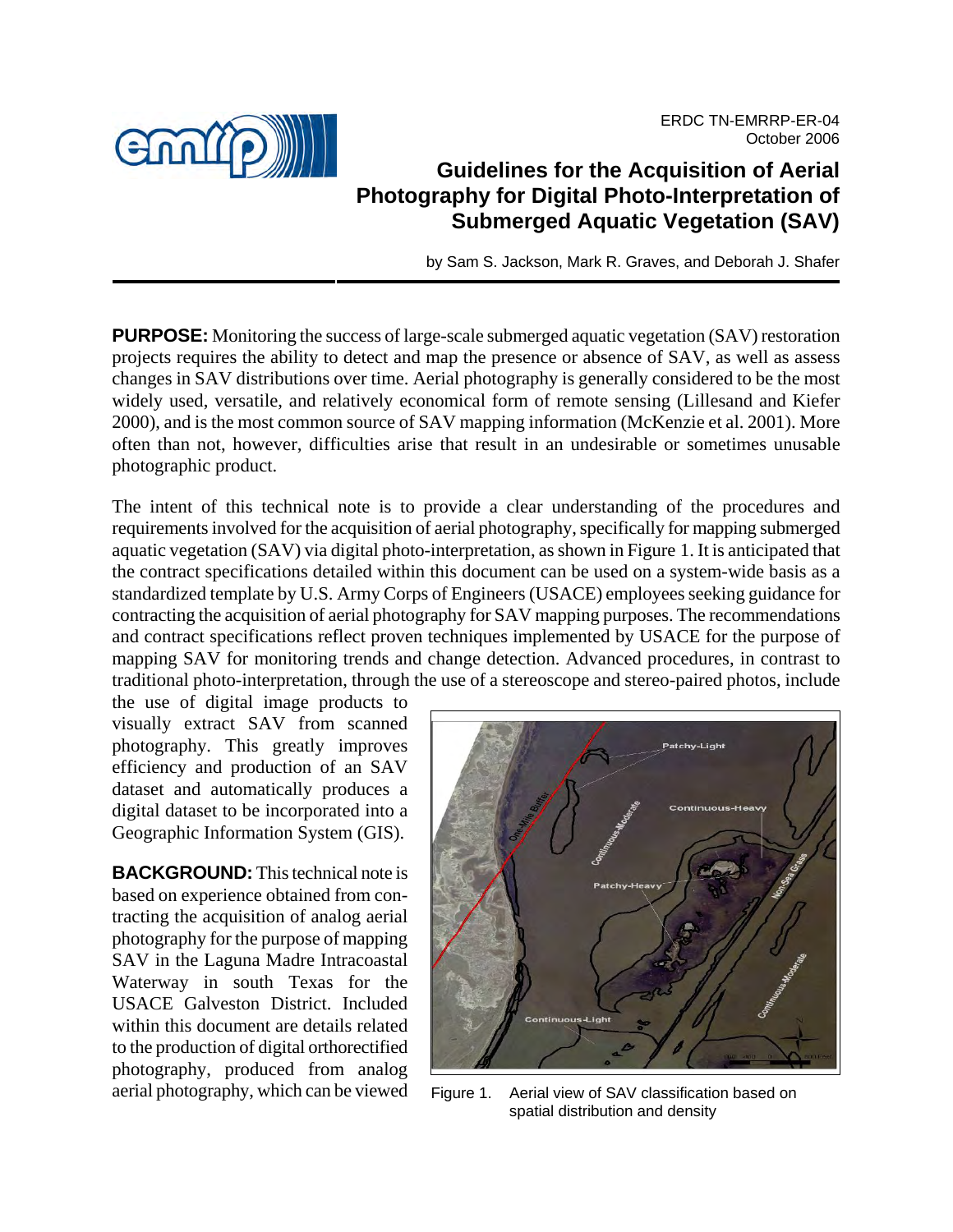as an improved method to mapping SAV via traditional techniques as described by Leonard (1984) and Dardeau (1983). It is worth noting that although many USACE publications have been dedicated to mapping SAV from aerial photography, none of them thoroughly reviews procedures to map SAV from orthorectified digital images while simultaneously incorporating the information into a GIS. Therefore, this technical note will emphasize these procedures in addition to the standard requirements involved for contracting aerial photography for SAV mapping purposes.

The recommendations provided in this document are offered as guidance only and may not be suitable for every mapping application. Although many aspects are addressed, some modifications may be necessary to account for specific elements unique to an individual project. Due to the complexity and variability of associated costs for contracting services, project costs will not be discussed, but are nonetheless a very important consideration. A general knowledge of photogrammetry and remote sensing may be required to fully comprehend the underlying, technical aspects of this document; however, the intent is to provide the fundamentals necessary to specify the appropriate products suitable to meet project objectives when communicating with an aerial services contractor.

**PLANNING:** Probably the single most important aspect of any successful project is proper planning. The primary purpose of planning is to lay out precise, realistic objectives and desired outcomes of relevant tasks, while staying within budget and a preset timeframe. Visual image interpretation from aerial photography for the purpose of mapping SAV primarily seeks to assess the present condition of the seagrass at the landscape level. This initial data collection, or baseline, can then be used to monitor long-term changes in seagrass distribution and cover over time. The planning phase is also a good time to configure a sampling design for the collection of ground truth data to perform an accuracy assessment of SAV interpretation results. All ground truth data should be collected as close to the photography acquisition date as possible, preferably at the same time, so that conditions are similar. Sampling data to be used for ground truth should be randomly placed throughout the study area to minimize bias in the interpretation results. A common sampling design to accomplish this would involve stratified random sampling; the number of points should be derived based on the project's required percent accuracy and allowable error. The objective of the ground truth is to verify the presence or absence of SAV for developing an accuracy assessment and to identify other features of interest such as macroalgae or similar vegetation that may be confused with SAV.

It is usually beneficial, although not always possible, for aerial services contractors to be located near the project area and to be familiar with acquiring photography for mapping SAV. They will be familiar with the process and will be more accustomed to the strict weather requirements associated with this type of data acquisition. In addition, their close proximity will allow for rapid deployment. Due to the variability in weather and water clarity conditions, daily coordination with the contractor may be necessary in order to determine if suitable conditions exist prior to executing the flight.

**CONTRACT SPECIFICATIONS:** Providing the contractor with specific collection parameters will help minimize confusion and will save both time and money throughout the project. In fact, neglecting some of these mission-critical inputs could cause acquisition delays or result in an incompatible product. Specific contract requirements critical to SAV mapping are addressed in more detail below.

**Timing:** Timing of the photography acquisition is critical in order to adequately detect the presence of SAV and must be a top priority from the beginning to avoid untimely delays and ensure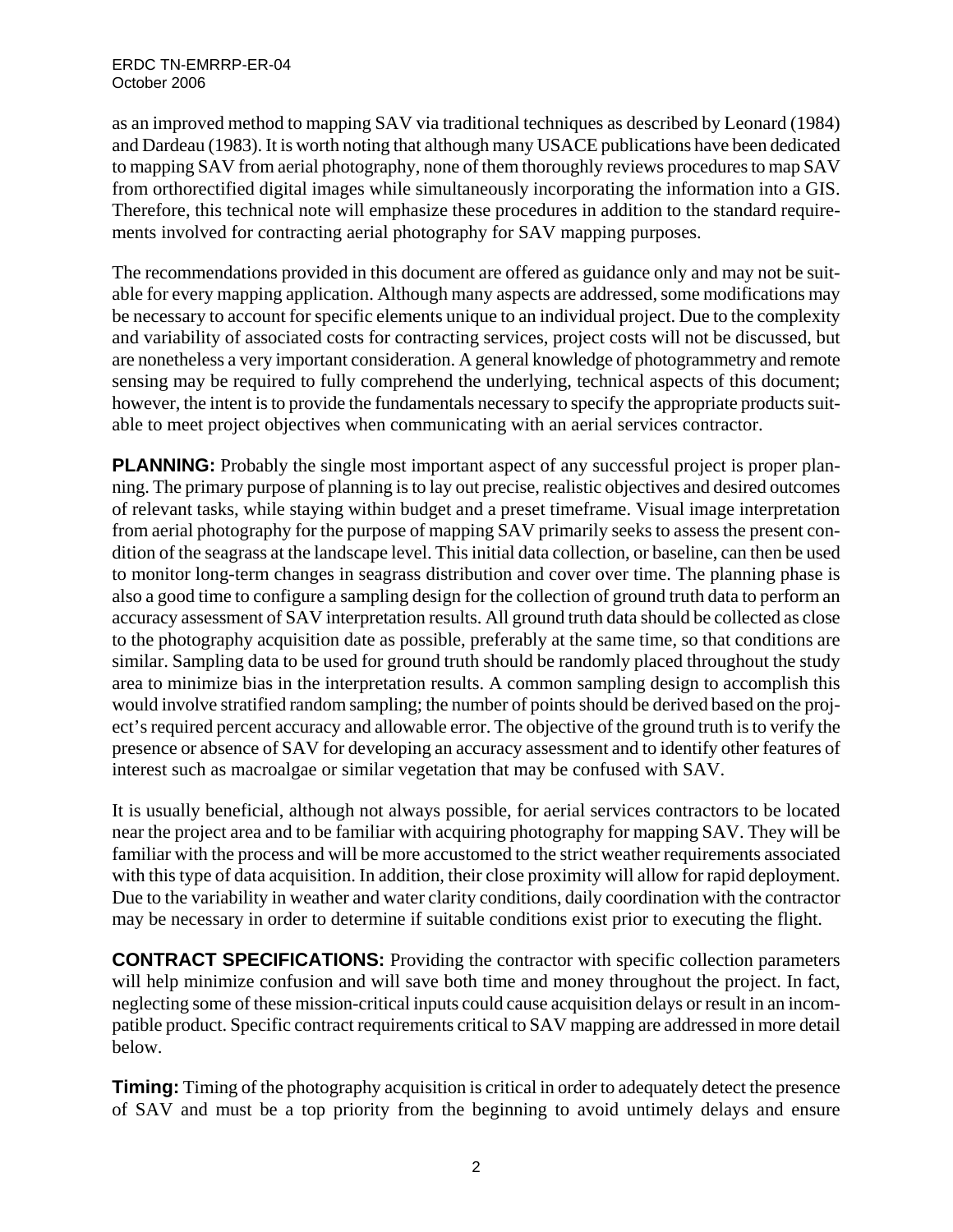successful data capture. A number of factors must be considered. First, the photography must be acquired during periods when aboveground material is present in sufficient quantities to be readily observable. In general, the optimum period for acquisition will be during the active growing season from late spring to late summer (May through September). However, there will be some exceptions. For example, with respect to the Laguna Madre project, late fall and early winter is often the optimum time for acquisition of aerial photography for the purpose of mapping SAV resources. During this time, visualization of plants is enhanced due to seasonally lower tidal elevations and reduced water column turbidity. Although there are seasonal differences in plant biomass, sufficient aboveground material persists year-round to enable adequate detection and mapping of SAV distribution.

The effect of tides on image quality and SAV detection should also be considered. In areas with large daily tidal ranges, the increased water depth during high tide may hinder detection of SAV beds. Therefore, surveys may need to coincide with lower tide levels in order to increase visibility. If possible, it is best to complete the flight the same day to have consistent weather, water, and atmospheric conditions. It is also beneficial to specify the time of day, within a collection window of opportunity, when favorable environmental conditions exist that are conducive to mapping. For the Laguna Madre project, ideal conditions were most probable beginning in November and extending to April during the morning hours, when there was a low sediment load and calm winds.

Finally, if the purpose of the photography acquisition involves monitoring potential changes in SAV distribution as a result of some event, such as SAV restoration planting or dredging and disposal operations, it is important to establish a monitoring protocol that takes into account the time of the occurrence in relation to flight planning and data acquisition. Baseline surveys are often necessary to document pre-project SAV conditions. It is highly recommended that multiple years of baseline data be collected, in order to document normal inter-annual variability in SAV distribution. Natural interannual variability in SAV biomass can be substantial, yet is seldom considered due to the limited duration of most studies (Nelson 1997). In addition, if repeated annual surveys are to be performed, particularly for change detection, it is important that photographs be collected at approximately the same time each year to minimize the effects of seasonal variability in SAV distribution and biomass.

**Environmental Conditions:** Many other factors must be considered when developing a scope of work and establishing contract specifications. Certain requirements exist (particularly weatherrelated) for mapping SAV from an aerial platform (Figure 2). These requirements include, but may not be limited to:

- Calm wind (minimize waves that interfere with SAV interpretation).
- Sun angle between 30° and 45° above the horizon (minimize glare and reflection from the water surface).
- Good water clarity (very low sediment load).
- Minimal cloud cover (less than 5 percent).

Figure 3 illustrates the amount of variability during very poor conditions and near perfect conditions with respect to SAV interpretation.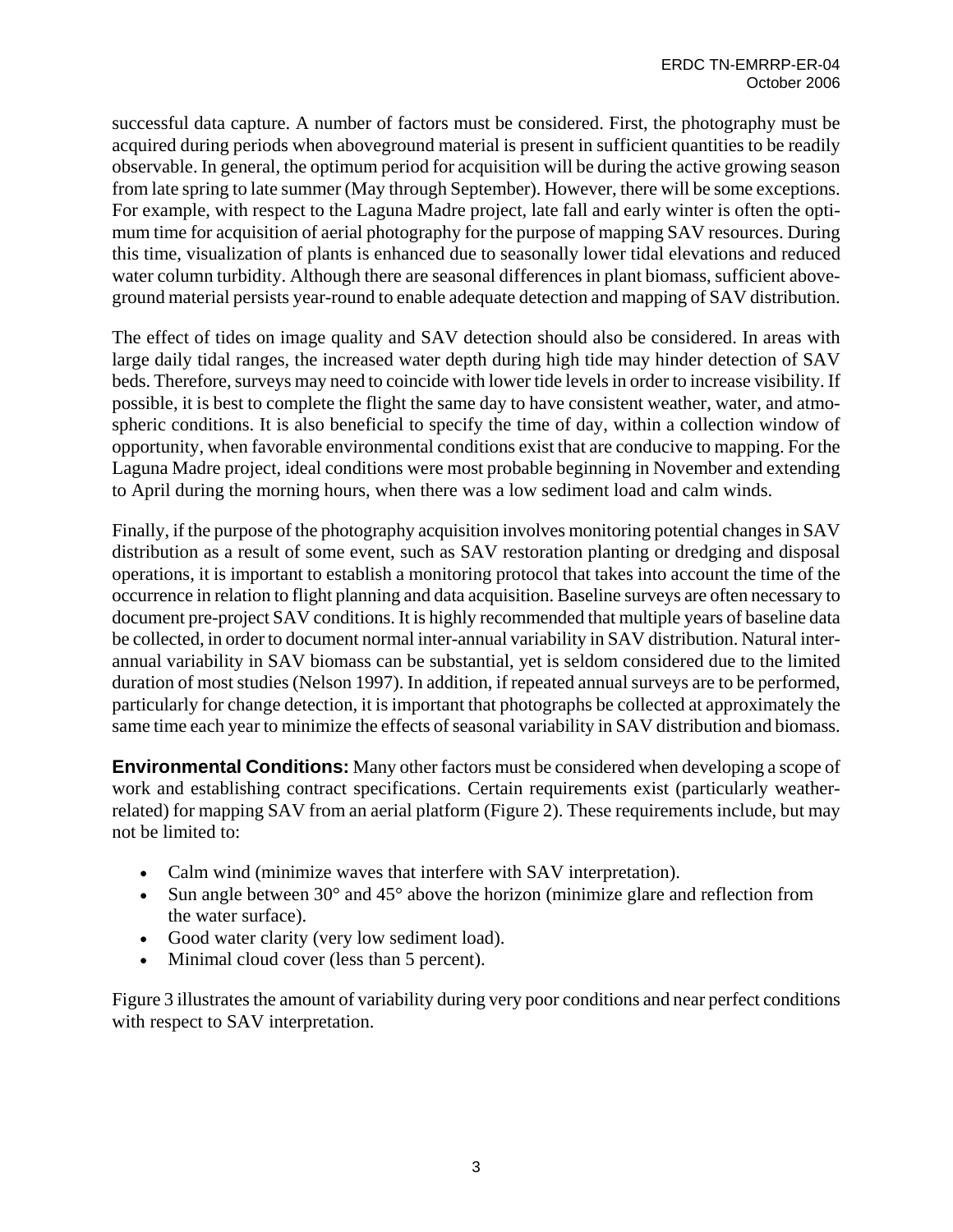

Figure 2. Negative environmental conditions (clouds, wind, high sediment, etc.) greatly reduce SAV photo interpretation



Figure 3. Image on left depicts poor conditions (clouds, high sediment load, and high winds). Image on right illustrates near optimal conditions (acquisition date appears at lower right in each image)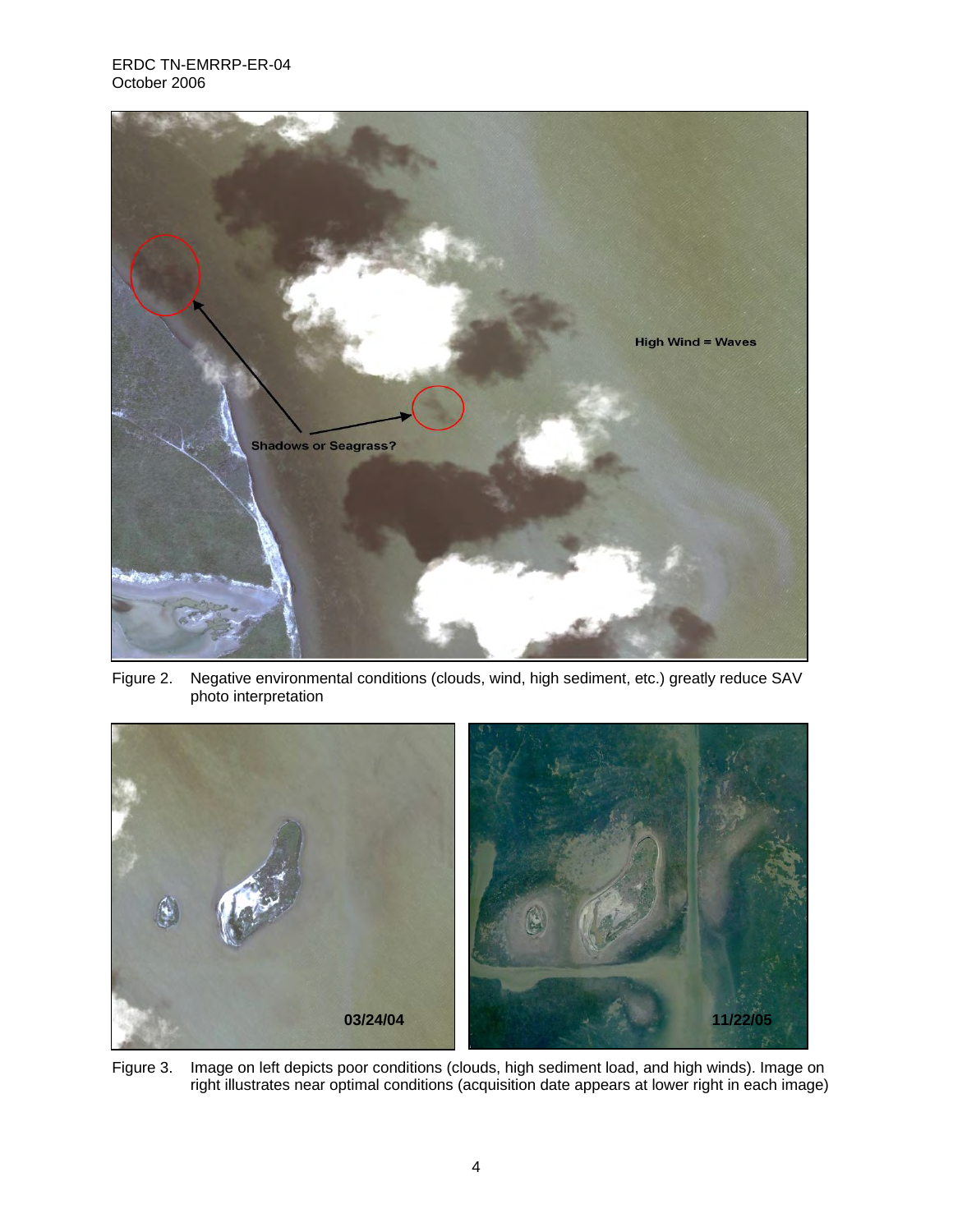**Film:** Generally speaking, true color photography (analog or digital) is best suited for mapping SAV for most monitoring applications when the vegetation is completely submerged below the water column. Due to haze and color discrimination, a panchromatic black and white film is usually not recommended but could be used for interpreting approximate seagrass bed locations or to assess present conditions if other options were not available. Because near-infrared light is absorbed in only a few decimeters of the water surface and red wavelengths only penetrate to depths of a few meters (Lillesand and Keifer 2000), infrared film is much less effective (when compared to color film) at recording benthic features in shallow, moderately turbid water and is therefore usually not recommended for most benthic mapping applications (Finkbeiner et al. 2001). However, infrared photography may be applicable under certain conditions. For example, it has been used in the Pacific Northwest to map intertidal SAV and macroalage during periods when they are exposed to air during low tide (Young et al. 1998).

**Scale:** Determining the appropriate scale for SAV mapping is multi-faceted. Factors to consider include the coverage, extent and type of habitat, desired spatial resolution, and the degree of water clarity. Often, tradeoffs exist that may affect the scale chosen and one must evaluate each factor accordingly. For example, if areas adjacent to the habitat area are of interest, specifying an extra percentage of overlap and/or sidelap will provide supplemental data but will likely increase cost if scale remains constant. Photographic scale for general benthic mapping normally ranges from 1:12,000 to 1:48,000. Under most circumstances, a scale of 1:24,000 represents a good balance between area coverage and small-feature detection (minimum mapping unit of 0.25 acre) and it also corresponds to the USGS 7.5-min topographic quad maps (Finkbeiner et al. 2001). For persistently turbid water, a scale of 1:12,000 (or larger) may be required for acceptable visualization and discrimination of submerged features, and even then only during times of low turbidity or sediment load. It is suggested that for extensive areas of relatively clear water, a scale of 1:48,000 may be sufficient and cost-effective. However, for detecting small inter-annual changes in SAV distribution, a scale of 1:10,000 or less may be necessary (McKenzie et al. 2001).

**Data Products/Delivery:** Seagrass interpretation can often be improved through the use of a digital product such as an orthorectified photographic mosaic, because it gives the interpreter the ability to zoom in or out from the digital image and view the data at variable display scales. Even though this capability enables better discrimination of questionable areas, the SAV should be interpreted and digitized at a consistent scale to avoid biasing the results. An orthorectified photograph, or orthophoto, is similar to a map in which scale, tilt, and relief distortions (inherent from an aerial platform) have been removed, producing an image that can be readily interpreted and true distances, angles, and area can be directly measured (Lillesand and Kiefer 2000). Traditional analog photographs are scanned at a maximum density (to produce very small pixel sizes, or high spatial resolution) and rectified using various ancillary data sources such as ground control points (GCPs) and other digital, rectified images such as USGS Digital Orthophoto Quarter Quads (DOQQs) or derived Digital Elevation Models (DEMs). The end product is a very high resolution image that, when used along with the stereopair contact prints, can greatly improve interpretive analysis of the seagrass. It also enables simultaneous generation of a geo-referenced spatial data layer that can be overlaid with other forms of Geographic Information Systems (GIS) data.

Some details that must be considered during flight planning and acquisition will assist in the subsequent production of these digital products. Since adequate ground control is crucial for rectification,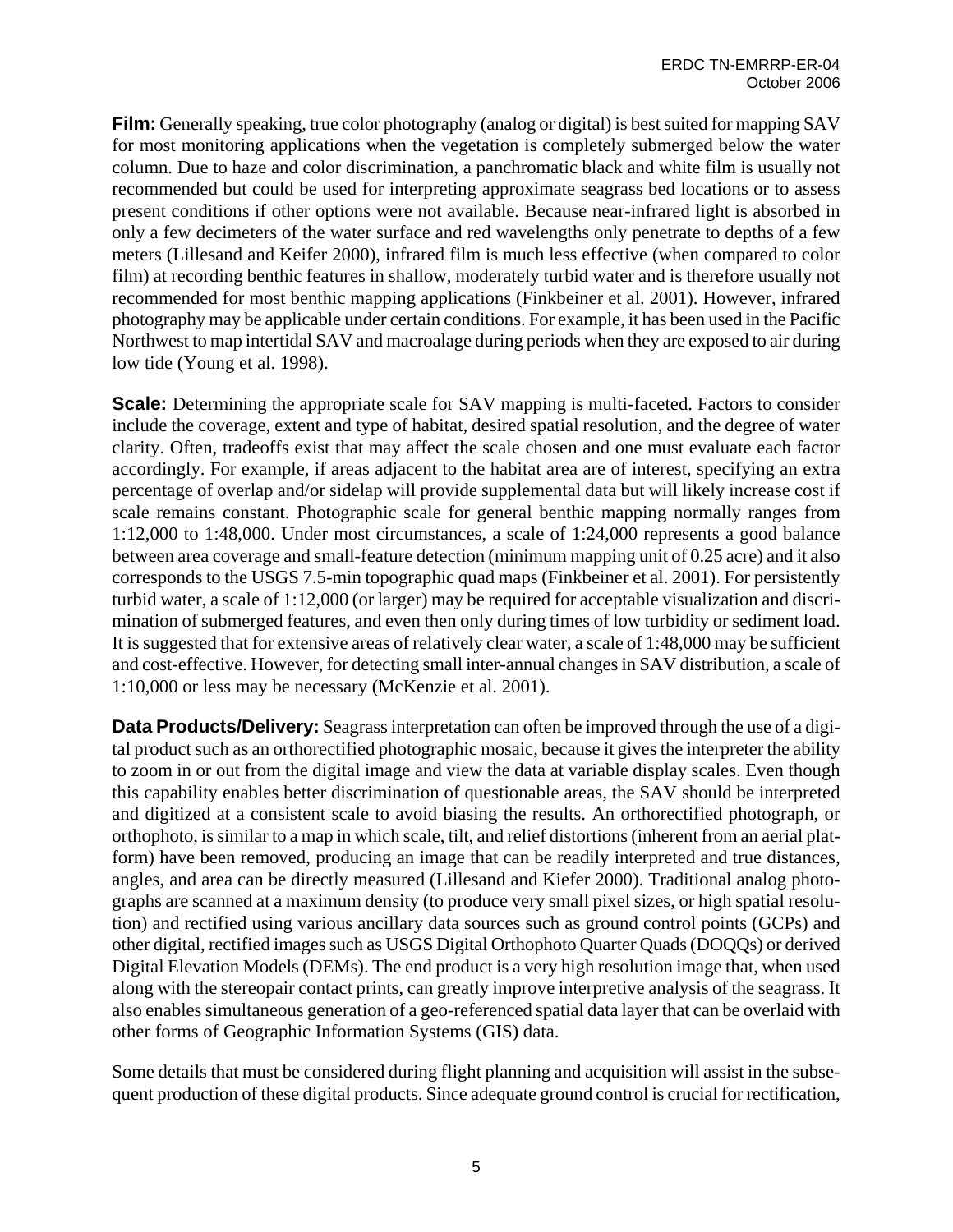#### ERDC TN-EMRRP-ER-04 October 2006

it is important to establish flightlines that maximize the use of the coastline, if possible, or ensure that the contractor is equipped with a full camera inertial movement system. If static features along the coastline cannot be used to establish ground control and no inertial system is available, the contractor may need to place temporary floating markers for ground control. Measuring features in the image on the ground with survey equipment or a Global Positioning System (GPS) will establish instant GCP measurements. It is best to generate GCPs after the photos have been acquired and scanned so that points can be distributed throughout each frame and placed at a large aspect ratio to provide an optimal geometric solution in the rectification process. In most cases, it is sufficient to have at least three (preferably four with a few extra for backup) GCPs in each photo frame, or one point in each quadrant of the frame (Figure 4). For areas that have overlapping flightlines, additional points are recommended to ensure that soon-to-be delineated SAV polygons on adjacent frames are not out of position with one another.



Figure 4. Optimal allocation of control points in each quadrant of the photo frame (yellow symbols). Additional control points (red symbols) can be used if initial points do not provide an adequate orthographic solution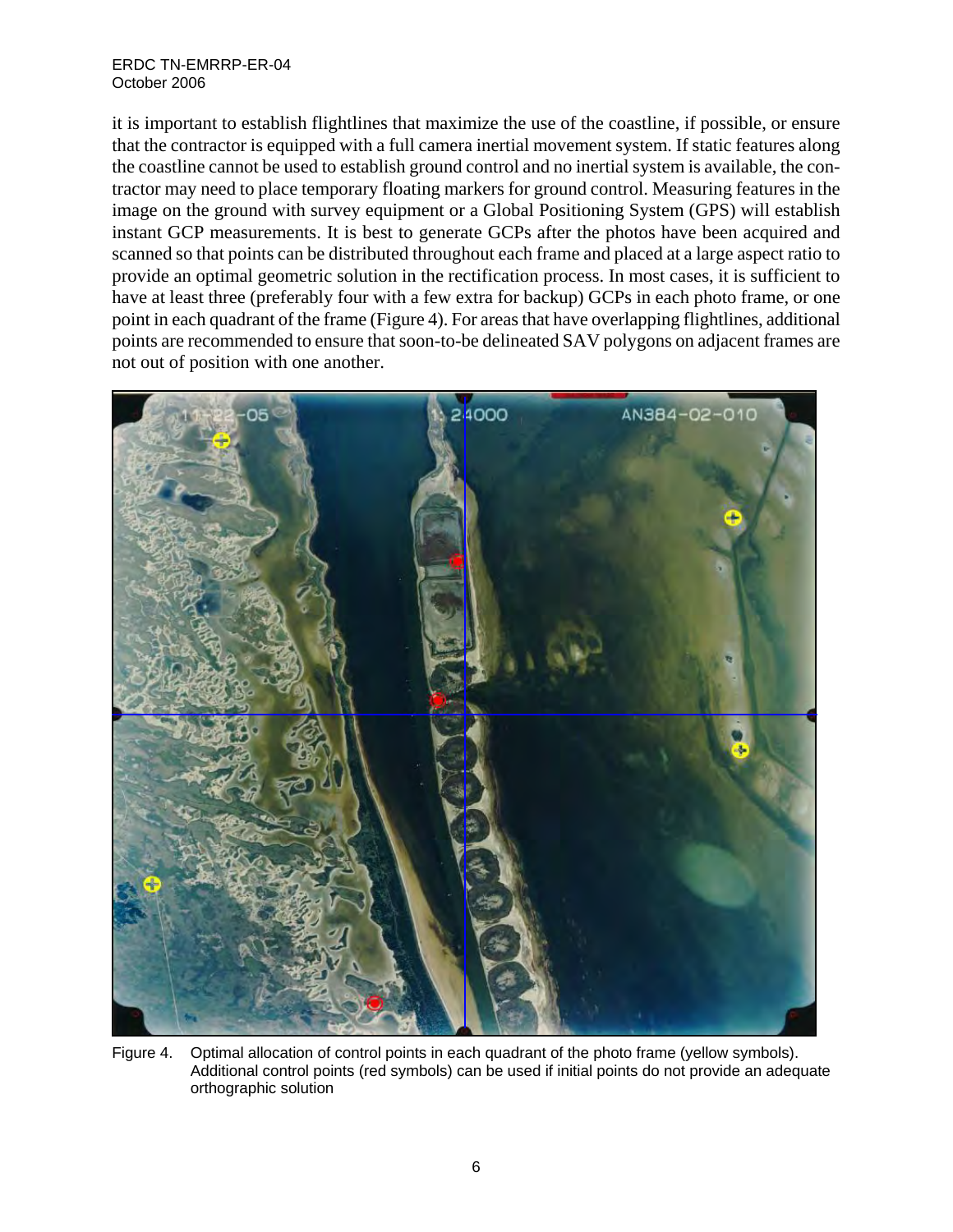Refraction in the water can also complicate the generation of orthophoto production, but is usually a minor source of error, given the shallow depths of water and the level nature of the bottom floor in such situations. With the previous recommendations in mind, it is very important to specify the desired end product(s) that will meet the project objectives. It is also beneficial to specify a suitable delivery date after data collection has been completed to take receipt of the finished product.

Additional specifications may include items such as bounding coordinates detailing the exact locations of the study area (a map is very helpful) and a suitable deliverable format for the data (stereopaired contacts or an orthocorrected digital mosaic). It is important to clearly document all of these requirements in a contractual agreement, such as a Statement of Work (Appendix A), with the contractor and ensure that all requirements are fully understood before work begins.

**ACKNOWLEDGMENTS:** Publication of this report was jointly funded by the Ecosystem Management and Restoration Research Program (EMRRP) and the Chesapeake Bay Submerged Aquatic Vegetation Research Program. The EMRRP Technical Director at the time of publication was Dr. Al Cofrancesco and the Program Manager was Mr. Glenn Rhett. Program Manager of the Chesapeake Bay Submerged Aquatic Vegetation Research Program was Ms. Deborah J. Shafer. The work was performed under the direction of the Ecosystem Evaluation and Engineering Division (EE) of the Environmental Laboratory (EL), U.S. Army Engineer Research and Development Center (ERDC).

The authors would like to thank the following for their support regarding this project: Mr. Terry Roberts, Mr. Michael Nelson, and Mr. David Petit of the USACE Galveston District; Mr. Michael Bishop and Mr. Scott Bourne of EL, and Dr. Mark Finkbeiner of the National Oceanic and Atmospheric Administration (NOAA) Coastal Services Center for their shared expertise.

At the time of publication, Director of EL was Dr. Beth Fleming and Chief of EE was Dr. David J. Tazik. Dr. James R. Houston was Director of ERDC, and COL Richard B. Jenkins was Commander.

**POINTS OF CONTACT:** For additional information contact Mr. Sam S. Jackson, U.S. Army Engineer Research and Development Center (ERDC), Vicksburg, MS (601-634-3317, *Sam.S.Jackson@erdc.usace.army.mil*). This technical note was written by Mr. Sam S. Jackson, Mr. Mark R. Graves, and Ms. Deborah J. Shafer, ERDC. This document should be cited as follows:

> Jackson, S. S., M. R. Graves, and D. J. Shafer. 2006. *Contracting guidelines for the acquisition of aerial photography for digital photointerpretation of submerged aquatic vegetation (SAV).* EMRRP Technical Notes Collection (ERDC TN-EMRRP-ER-04). Vicksburg, MS: U.S. Army Engineer Research and Development Center. *http://el.erdc.usace.army.mil/*

# **REFERENCES**

- Dardeau, E. A., Jr. 1983. *Aerial survey techniques to map and monitor aquatic plant populations—four case studies.* Technical Report A-83-1. Vicksburg, MS: U.S. Army Engineer Waterways Experiment Station.
- Finkbeiner, M., B. Stevenson, and R. Seaman. 2001. *Guidance for benthic habitat mapping: An aerial photographic approach.* Charleston, SC: Technology Planning and Management Corporation (NOAA/CSC/20117-PUB).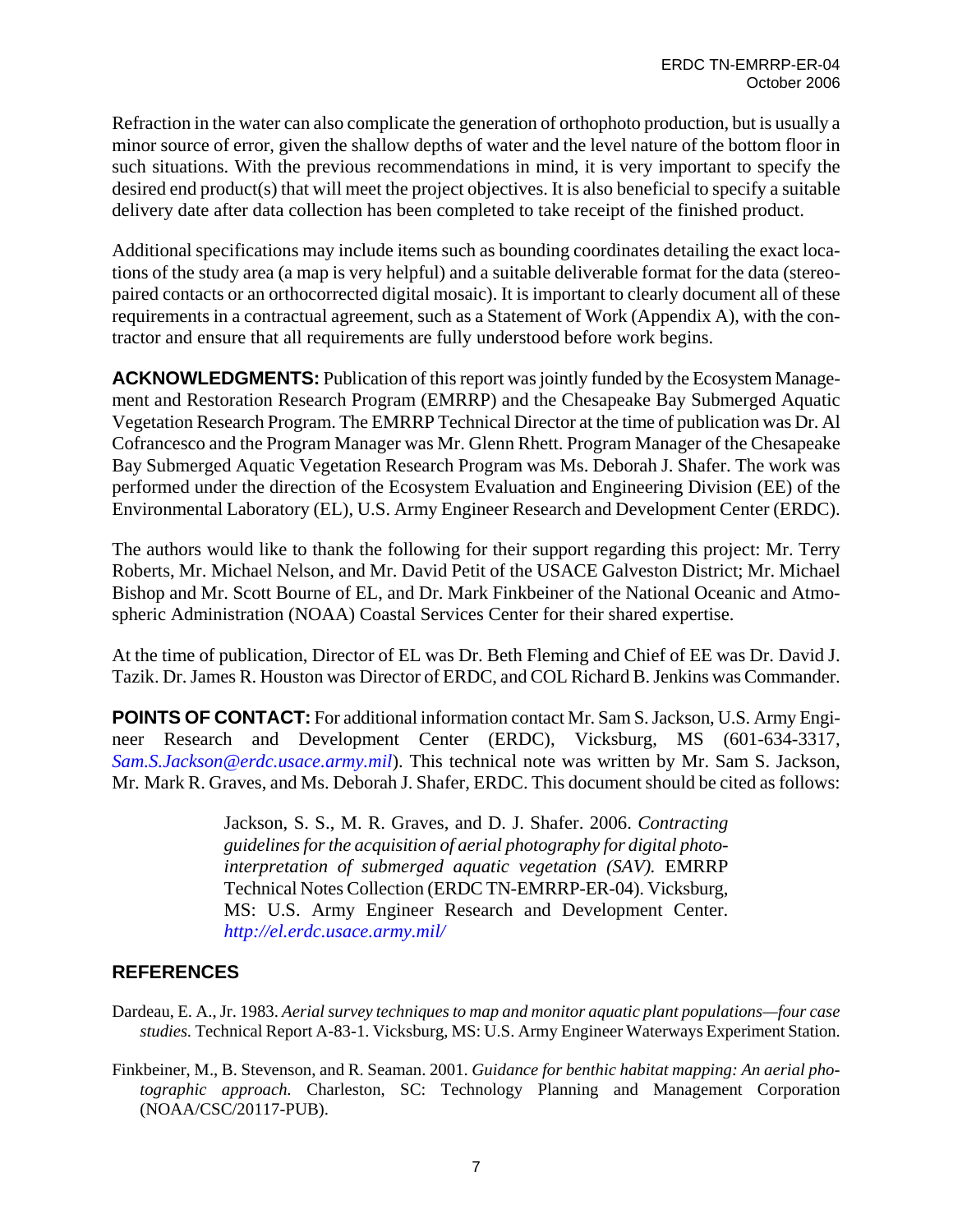- Leonard, J. M. 1984. *Handbook for obtaining and using aerial photography to map aquatic plant distribution.* Instruction Report A-84-2. Vicksburg, MS: U.S. Army Engineer Waterways Experiment Station.
- Lillesand, T. M., and R. W. Kiefer. 2000. *Remote sensing and image interpretation*, 4th ed., John Wiley and Sons, Inc. ISBN 0-471-25515-7.
- McKenzie, L. J., M. A. Finkbeiner, and H. Kirkman. 2001. Methods for mapping seagrass distribution. Chapter 5 in: *Global seagrass research methods*. ed. F. T. Short and R. G. Coles, 101-121. Amsterdam: Elsevier Science.
- Nelson, T. 1997. Interannual variance in a subtidal eelgrass community. *Aquatic Botany* 56, 245-252.
- Young, D. R., D. T. Specht, P. J. Clinton, and H. Lee. 1998. Use of color infrared photography to map distributions of eelgrass and green macroalgae in a non-urbanized estuary of the Pacific Northwest USA. In *5th International Conference on Remote Sensing for Marine and Coastal Environments, San Diego, CA. 5-7 October 1998*.

*NOTE: The contents of this technical note are not to be used for advertising, publication, or promotional purposes. Citation of trade names does not constitute an official endorsement or approval of the use of such products.*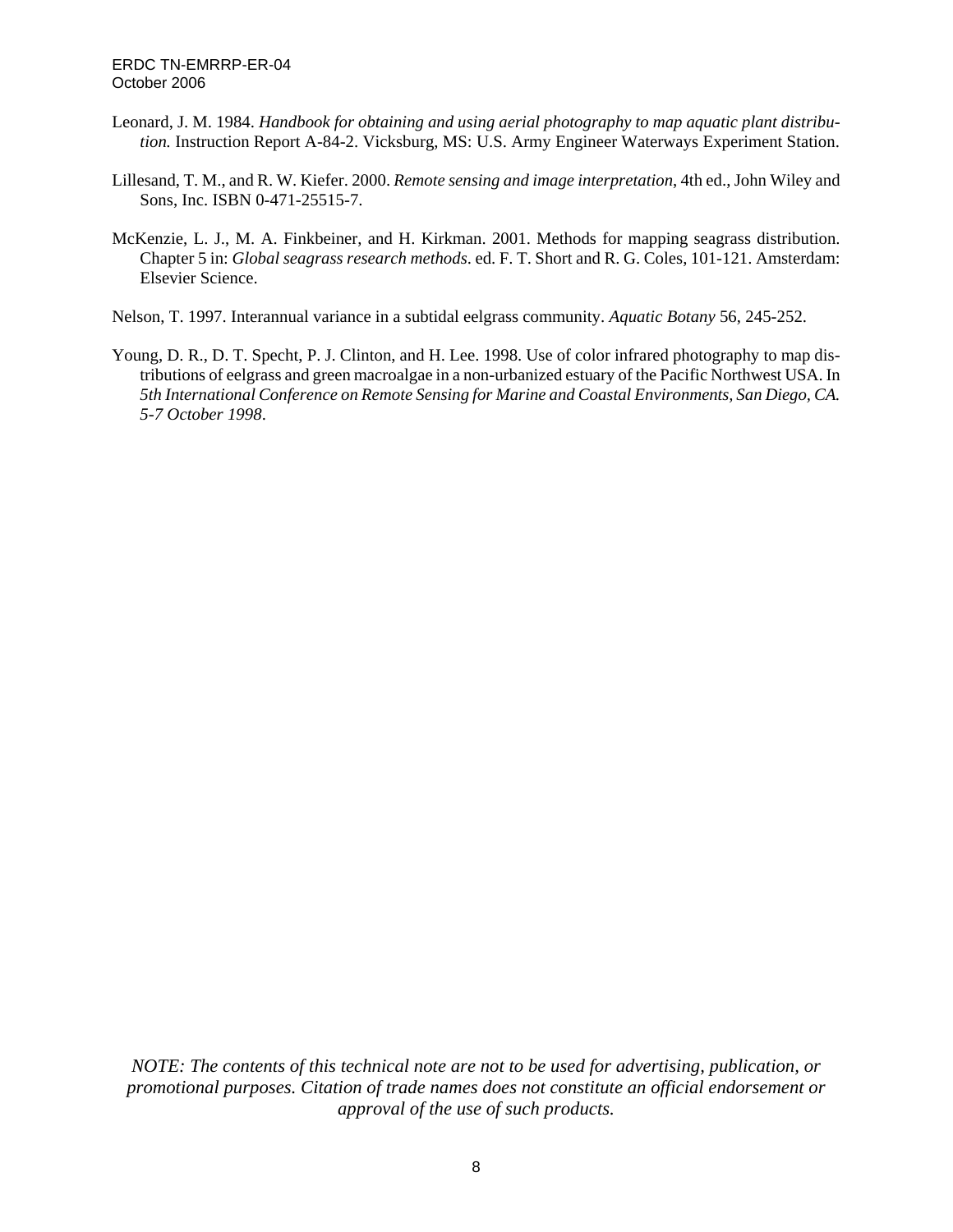### **Appendix A. Sample Contract**

### **STATEMENT OF WORK FOR AERIAL PHOTOGRAPHIC DATA COLLECTION FOR THE TEXAS SEGMENT OF THE GULF INTRACOASTAL WATERWAY SEAGRASS MAPPING PROJECT**

**1 DESCRIPTION OF SERVICES.** The contractor shall provide all personnel, equipment, tools, supervision, and other items and services necessary to ensure that the aerial photographs taken and subsequent products generated for approximately 117 miles of the Texas Intracoastal Waterway Seagrass Mapping Project are collected and processed such that in post-processing, the sub-aquatic seagrass communities are visible for mapping.

### 1.1 **DATA CONSTRAINTS.**

- 1.1.1 **Environmental Conditions.** Because the intent of this data collection effort is to provide materials for mapping subaqueous seagrass communities, the environmental conditions are of prime importance. The water surface in the Texas Intracoastal Waterway will need to be smooth (i.e. with the wave effects of wind nonexistent or minimized). Also, water clarity during photo acquisition is extremely important. The aerial photos must be collected at a time when sediment load is at a state such that the seagrasses are visible on the photos.
- 1.1.2 **Time Frame of Data Collection.** Due to the typical environmental conditions in the area, photography should be obtained by the end of April 2004. However, if environmental conditions permit — namely, no wind and clear water conditions — data can be acquired up to June 30, 2004. We require that the vender coordinate the data collection flight plan with the government POC for verification that environmental conditions listed above will be met.
- 1.1.3 **Contact Government POC for Mission Study Area Description.** The vendor will contact the government POC for transfer of an ESRI Shapefile that describes the specific target areas of interest and flightlines for this mission. We will require that the vendor contact us by phone no more than 24 hours before the mission is flown for verification of acceptable water clarity. Vendor is responsible for ensuring acceptable wind conditions prior to data acquisition. NOTE: No photos will be accepted which are acquired during windy conditions which prohibit visualization of subaqueous seagrasses. An image of the study area can be found in Figure A-1.

#### **2 PRODUCT DELIVERY SUMMARY.**

- 2.1 **Aerial Photographs.** The aerial photographs should be collected at a nominal scale of 1:24,000 (or  $1' = 2000$ "). The film should be true color and there should be stereo coverage for the entire 117 miles (approximate) of study area. One copy of the true color negatives and one true color paper print for each of the photos will be included in the deliverables.
- 2.2 **Photograph Scan Density.** The photos are to be scanned at a scan density so as to produce pixel sizes equivalent to 1.5x1.5 feet of ground surface or less. A copy of the digital photos will be included in the deliverables and will be an ESRI ArcGIS-readable format on either cd/rom or DVD media.